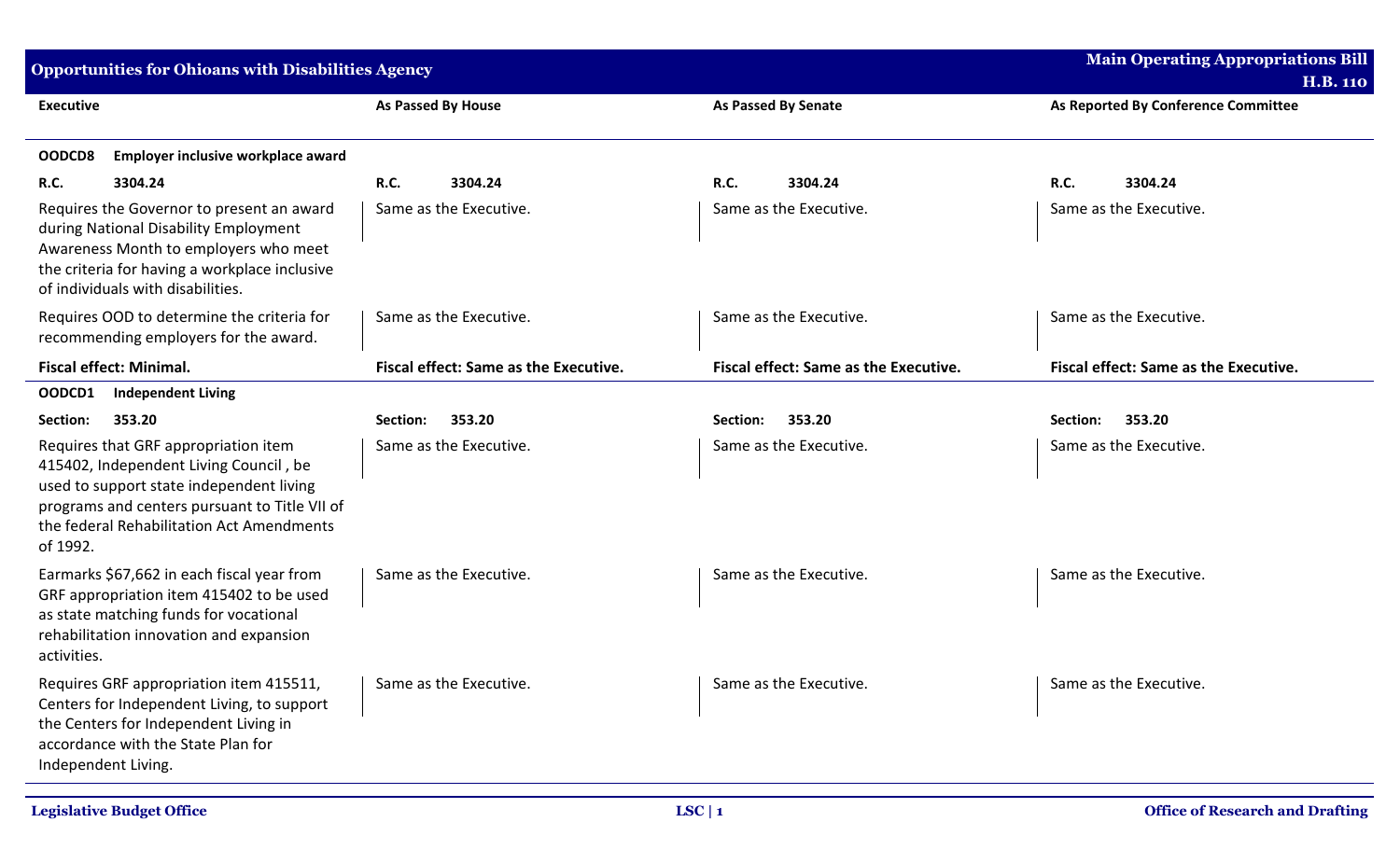| <b>Opportunities for Ohioans with Disabilities Agency</b>                                                                                                                                                                     |                            |                            | <b>Main Operating Appropriations Bill</b><br><b>H.B. 110</b> |
|-------------------------------------------------------------------------------------------------------------------------------------------------------------------------------------------------------------------------------|----------------------------|----------------------------|--------------------------------------------------------------|
| <b>Executive</b>                                                                                                                                                                                                              | As Passed By House         | <b>As Passed By Senate</b> | As Reported By Conference Committee                          |
| OODCD2<br><b>Assistive Technology</b>                                                                                                                                                                                         |                            |                            |                                                              |
| Section:<br>353.20                                                                                                                                                                                                            | 353.20<br>Section:         | 353.20<br>Section:         | Section:<br>353.20                                           |
| Requires that GRF appropriation item<br>415406, Assistive Technology, be provided<br>to Assistive Technology of Ohio and used to<br>provide grants and assistive technology<br>services for people with disabilities in Ohio. | Same as the Executive.     | Same as the Executive.     | Same as the Executive.                                       |
| OODCD3<br><b>Brain Injury</b>                                                                                                                                                                                                 |                            |                            |                                                              |
| 353.20<br>Section:                                                                                                                                                                                                            | 353.20<br>Section:         | 353.20<br>Section:         | 353.20<br>Section:                                           |
| Requires that GRF appropriation item<br>415431, Brain Injury, be provided to The<br>Ohio State University College of Medicine to<br>support the Brain Injury Program.                                                         | Same as the Executive.     | Same as the Executive.     | Same as the Executive.                                       |
| Services for Individuals with Disabilities<br>OODCD4                                                                                                                                                                          |                            |                            |                                                              |
| 353.20<br>Section:                                                                                                                                                                                                            | 353.20<br>Section:         | 353.20<br>Section:         | 353.20<br>Section:                                           |
| Requires that in in addition to funding the<br>general vocational rehabilitation program,<br>GRF appropriation item 415506, Services for<br>Individuals with Disabilities, also be used to<br>do the following:               | Same as the Executive.     | Same as the Executive.     | Same as the Executive.                                       |
| (1) Continue partnerships with certified drug<br>courts to expand access to employment and<br>increase employment outcomes that<br>promote recovery and rehabilitation.                                                       | (1) Same as the Executive. | (1) Same as the Executive. | (1) Same as the Executive.                                   |
| (2) Continue partnerships with community<br>colleges and state universities to ensure<br>college students with disabilities can<br>compete for in-demand jobs and increase                                                    | (2) Same as the Executive. | (2) Same as the Executive. | (2) Same as the Executive.                                   |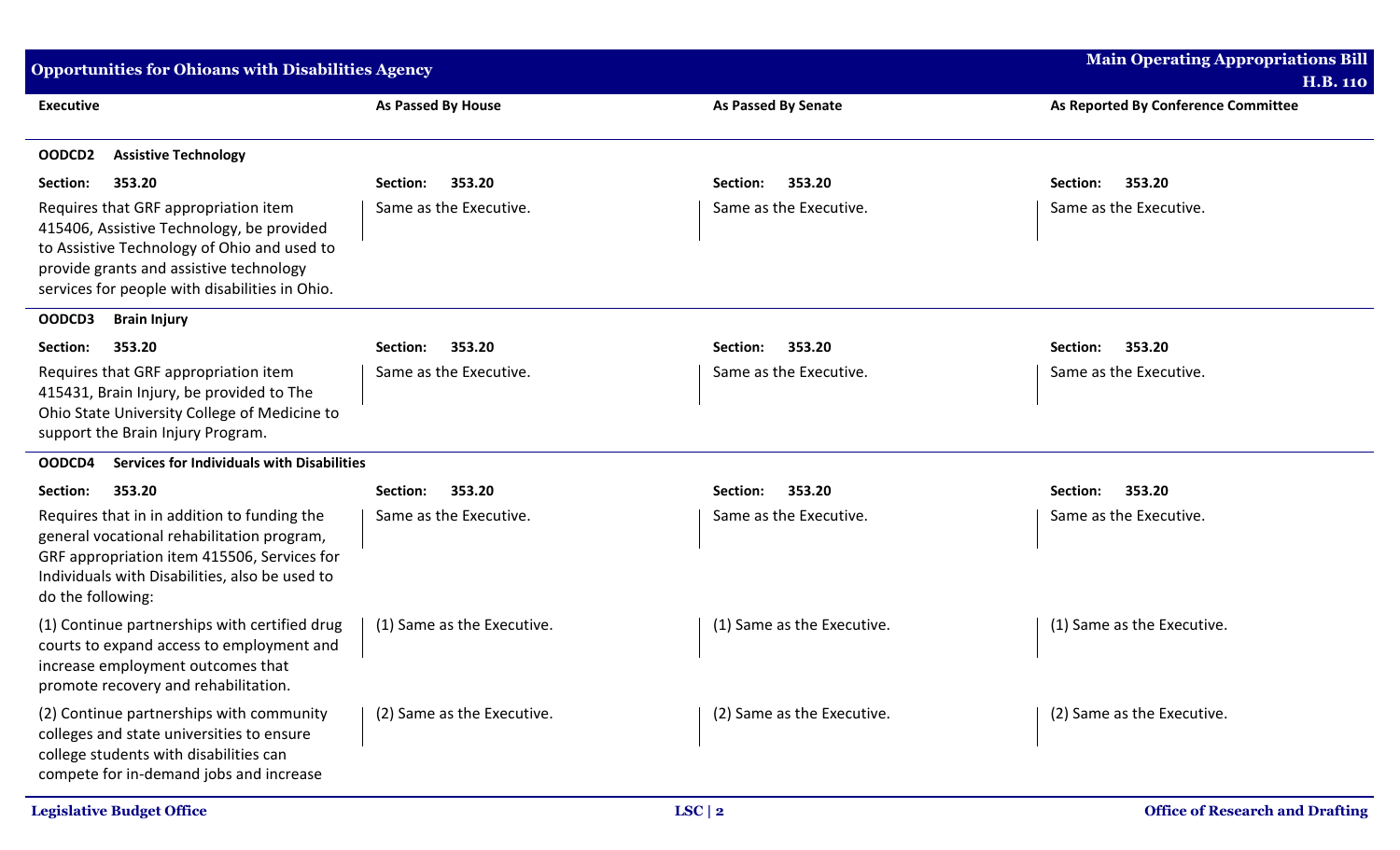| <b>Opportunities for Ohioans with Disabilities Agency</b>                                                                                                                                                                                          |                            |                            | <b>Main Operating Appropriations Bill</b><br><b>H.B. 110</b> |
|----------------------------------------------------------------------------------------------------------------------------------------------------------------------------------------------------------------------------------------------------|----------------------------|----------------------------|--------------------------------------------------------------|
| <b>Executive</b>                                                                                                                                                                                                                                   | As Passed By House         | <b>As Passed By Senate</b> | As Reported By Conference Committee                          |
| the median earnings of these individuals.                                                                                                                                                                                                          |                            |                            |                                                              |
| (3) Create paid on-the-job work experiences<br>for eligible candidates placed in state<br>agencies to develop work skills and increase<br>the number of individuals with disabilities<br>employed in state government.                             | (3) Same as the Executive. | (3) Same as the Executive. | (3) Same as the Executive.                                   |
| (4) Increase access to vocational<br>rehabilitation services for eligible students<br>enrolled at the Ohio State School for the<br>Blind and the Ohio School for the Deaf to<br>prepare these students for transition to<br>college or employment. | (4) Same as the Executive. | (4) Same as the Executive. | (4) Same as the Executive.                                   |
| Requires expenses related to these activities<br>be used as state match for the federal<br>vocational rehabilitation grant.                                                                                                                        | Same as the Executive.     | Same as the Executive.     | Same as the Executive.                                       |
| <b>Services for the Deaf</b><br>OODCD5                                                                                                                                                                                                             |                            |                            |                                                              |
| 353.20<br>Section:                                                                                                                                                                                                                                 | 353.20<br>Section:         | 353.20<br>Section:         | 353.20<br>Section:                                           |
| Requires that GRF appropriation item<br>415508, Services for the Deaf, be used to<br>provide grants to community centers for the<br>deaf.                                                                                                          | Same as the Executive.     | Same as the Executive.     | Same as the Executive.                                       |
| OODCD6<br><b>Visually Impaired Reading Services</b>                                                                                                                                                                                                |                            |                            |                                                              |
| 353.20<br>Section:                                                                                                                                                                                                                                 | Section:<br>353.20         | 353.20<br>Section:         | 353.20<br>Section:                                           |
| Requires that GRF appropriation item<br>415512, Visually Impaired Reading Services,<br>be used to support VOICE corps Reading<br>Services to provide reading services for blind<br>individuals.                                                    | Same as the Executive.     | Same as the Executive.     | Same as the Executive.                                       |